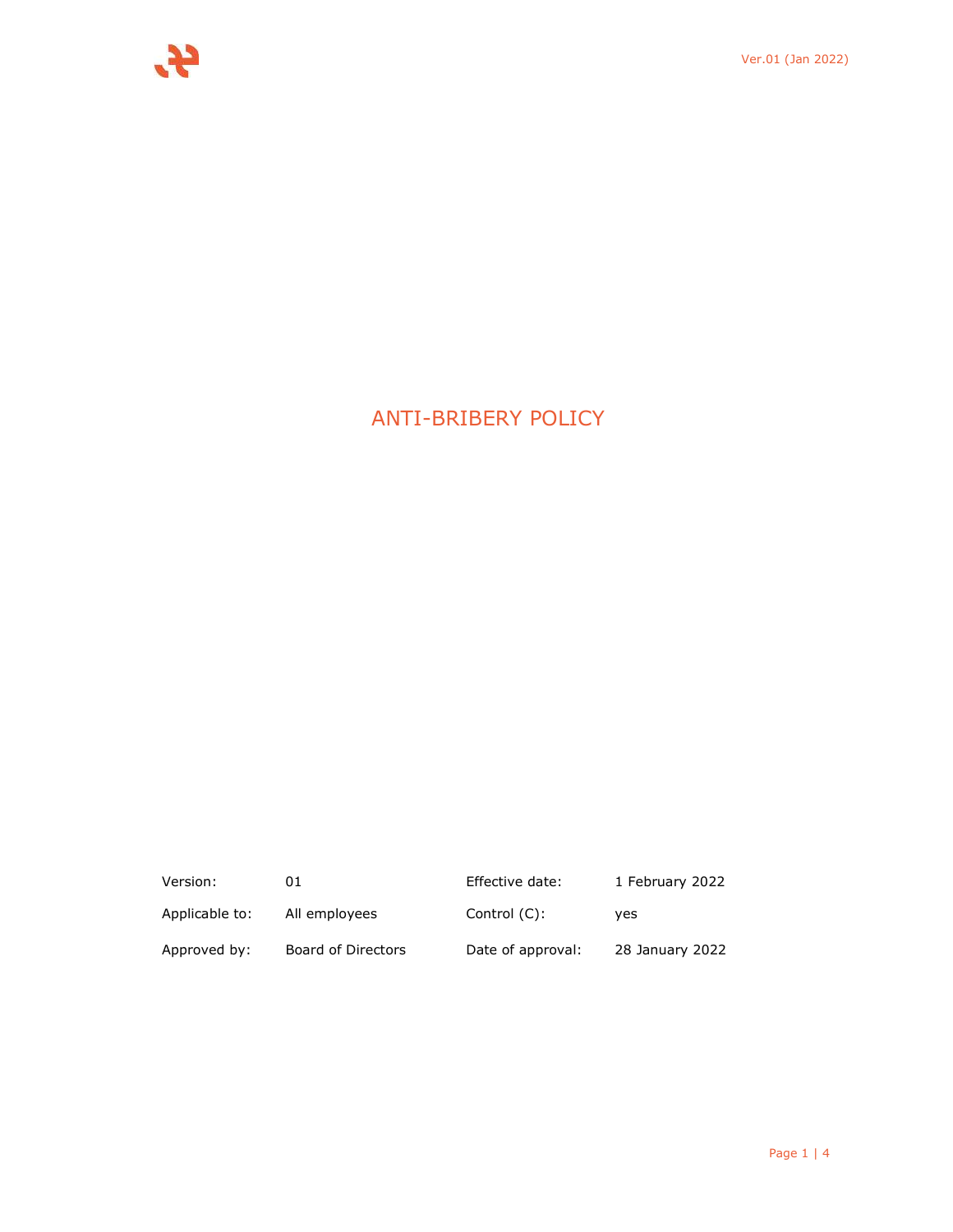

## **Introduction and Purpose**

- Elementum Energy Group ("**Elementum**" or "**Company**") commits to powering a transition to a carbon-free society with affordable, reliable, sustainable and modern energy. We also commit to ensuring that our environmental, societal, economic and governance decisions benefit future generations.
- To comply with the highest international ethical anti-bribery and anti-corruption standards as well as to avoid any potential corruption risks, Elementum adopted this anti-bribery policy and other internal regulations (the "**Manual**")
- This anti-bribery policy (the "**Policy**") summarises the key principles of Elementum's strategy and policy fundamentals to follow the applicable legislation, as well as our approach to fair and transparent conduct of thee business.
- The provisions in this Policy purports to enhance compliance with effective local laws and requirements of legal acts issued in other jurisdictions, as well as generally accepted standards and principles of and approaches to taxation.

## **Scope**

- This Policy applies to all Elementum employees, regardless of their department and the position they hold.
- Where Elementum participates in existing joint ventures as a non-controlling shareholder, Elementum will make the other shareholder(s) specifically aware of the significance of this Policy to Elementum and encourage such shareholder(s) to implement this Policy or one of a similar standard in the joint venture.
- For new minority joint venture cooperation under consideration, Elementum will strive to commit the other shareholder(s) to adopt this Policy or one of a similar standard for the joint venture.

## **Policy Statements**

# PRINCIPLES OF ANTI-CORRUPTION POLICY

*Identification of risks and business partners* 

- Elementum regularly analyses whether any corruption-related risks arise as a result of its activities and properly identifies its counterparties.
- Elementum conducts legal compliance risk assessments regularly. As part of the regular risk assessment, Elementum undertakes proper due diligence of third parties who have a business relationship with us.

#### *Gifts, Hospitality and Entertainment*

Gifts, hospitalities or entertainment cannot be accepted or given, if this leads or may lead to change in decision of a person or their behaviour regarding conducting business.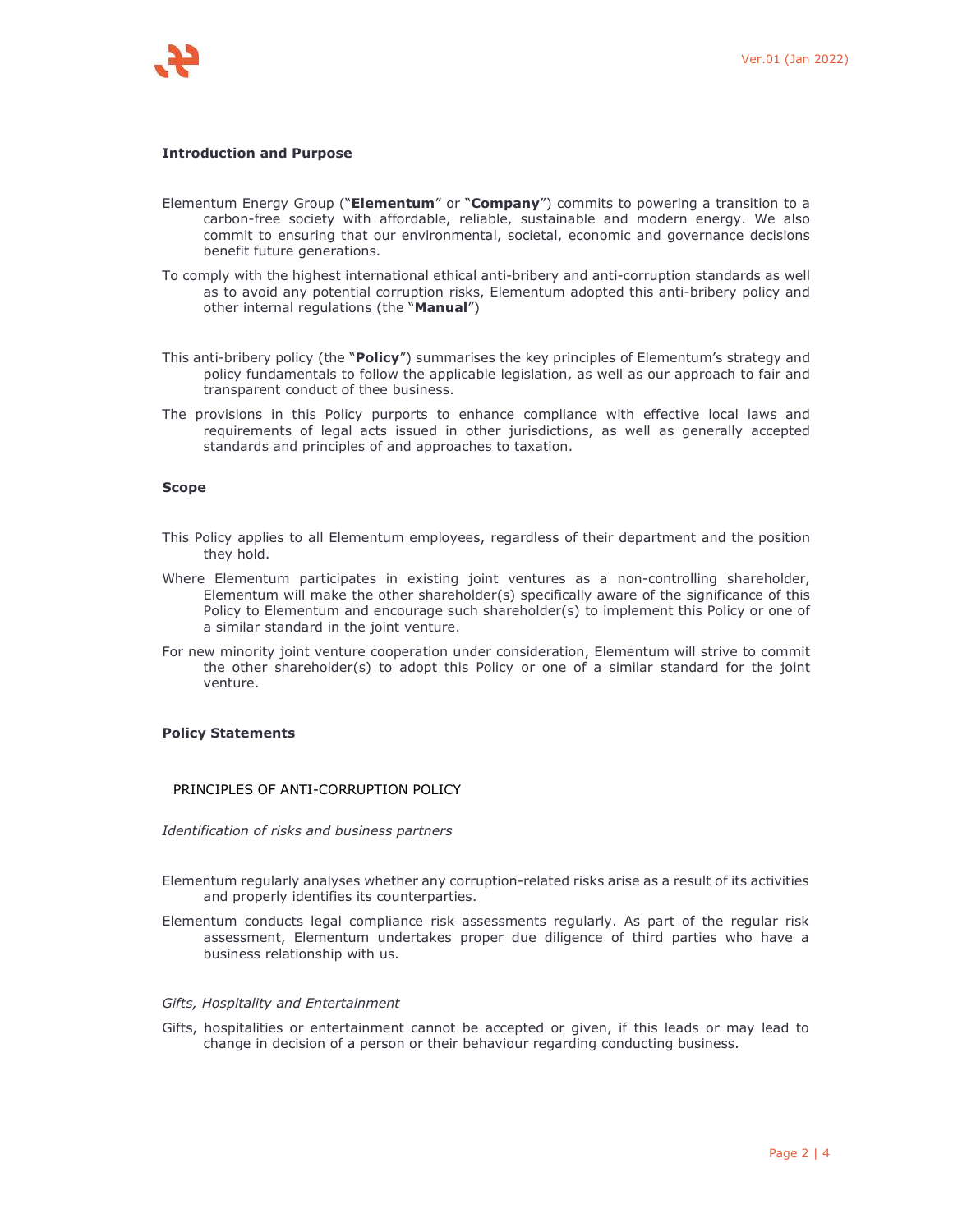## *Charity, Sponsorship, and Social Responsibility*

- Elementum cares about communities and supports them in responsible manner. At the same time, In no way should donations serve as a vehicle to conceal payments made to influence politically exposed persons in a corrupt way.
- We conduct our donations and support for social projects in transparent and fully documented way.

#### *Outside Activities and Personal Relationships*

- Upon joining Elementum, all new employees disclose on the conflicts and potential access to all boards they serve and all outside business and charitable activities, which involve a substantial time commitment.
- Personal interests of an employee may never be part of a decision to choose a particular vendor or service provider.

*Politically Exposed Persons (PEPs)* 

- Our employees are required to disclose whether they or any of their family members and/or close associates are politically exposed persons.
- *Whistleblowing and Grievance*
- The policies ensure all our employees can speak up in all cases they have concerns or an indication of a potential violation of the Policy or the Manual.
- Elementum aims to encourage openness and supports anyone who raises genuine concerns in good faith. We further commit to ensure that no one suffers any detrimental treatment because of refusal to take part in bribery or corruption, or because of reporting in good faith his or her suspicion.

Our aim is to set the golden standard when it comes to compliance.

## **This Policy meets the requirements of:**

- Local laws and regulations;
- The Manual.

### **Members of Elementum Energy Group include:**

Elementum Energy Limited; and

Subsidiaries of Elementum Energy Limited.